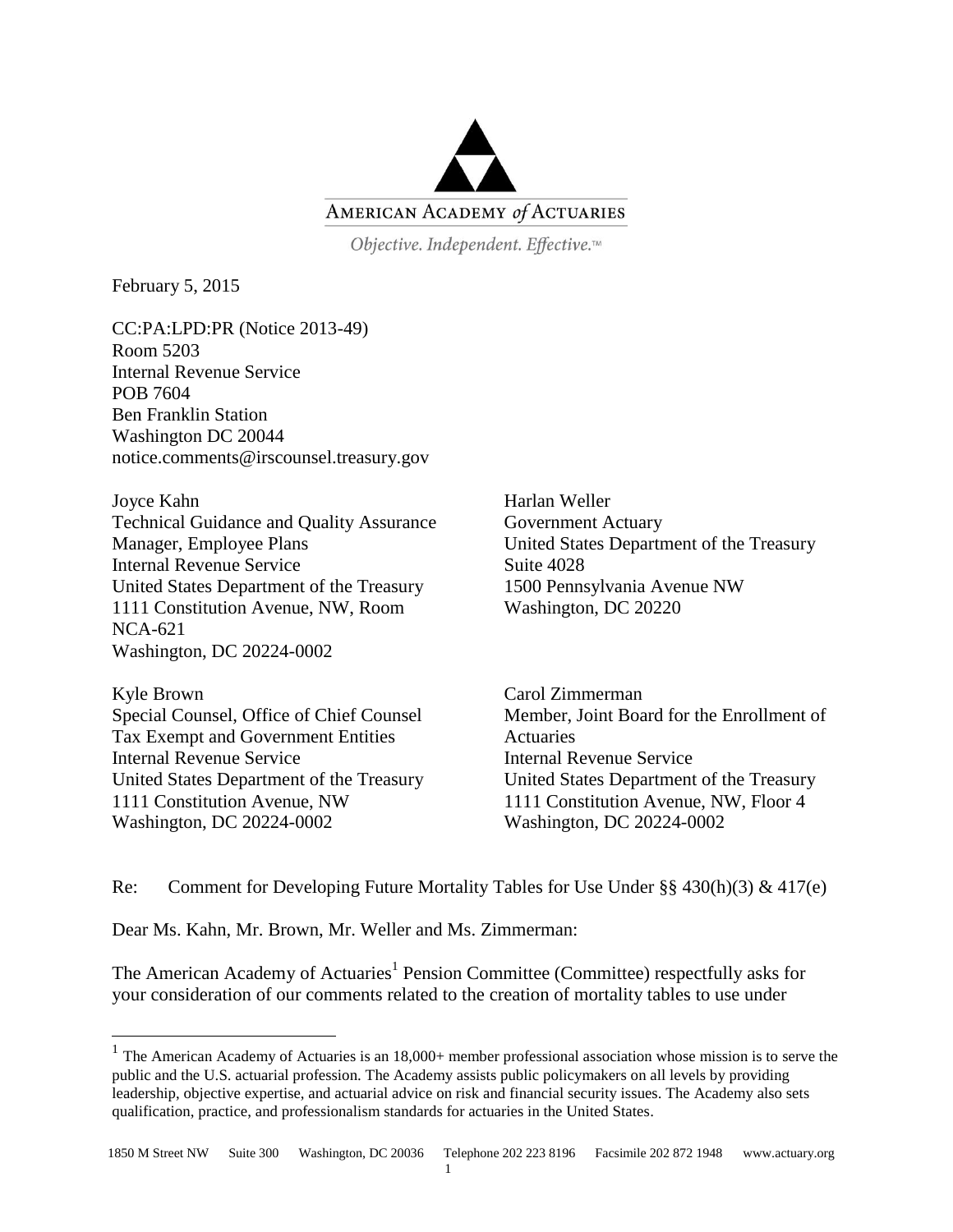§§430(h)(3) and 417(e) of the Internal Revenue Code (Code) for years after 2015, as requested in Notice 2013-49.

In light of the Society of Actuaries' (SOA) publication of the RP-2014 mortality tables and the MP-2014 mortality improvement scale, IRS and Treasury may consider whether to use these tables based on the full dataset (or with adjustments for collar, amount or headcount weighting variants) as published, or with modification, or use alternative tables that reflect other sources of data or underlying assumptions.

We believe that pension plans should be using up-to-date mortality assumptions and best practices where possible. However, we believe that any changes to required tables for pension funding requirements should include alternatives for smaller plans (such as static tables) in order to simplify administration and valuations where the cost of the application of more sophisticated methods may not be justified. For valuation purposes, the sophistication of two-dimensional mortality projection scales may not be warranted for many small plans, or for plans that predominantly pay lump sum benefits. Introducing generational mortality in the calculation of lump sum benefits may increase the administrative complexity and cost of the plan; IRS and Treasury will have to weigh the increased cost to plan sponsors with the value provided to plan participants. In general, we recommend adopting methods that favor simplicity where the value of additional refinements in the resulting liability or lump sum benefit is small.

We also encourage IRS and Treasury to consider the lead time necessary following the release of final regulations to implement these changes in plan administration systems and valuation software.

As this letter will illustrate, many of the questions the IRS and Treasury will consider do not have clear answers. We would be happy to meet with you to discuss these issues and others you may identify, and to share our understanding of the arguments in favor of, and against, the variety of techniques, methodologies and specific assumptions that you may consider.

# **General Comments Regarding Code §417(e) Mortality**

The Committee suggests that the IRS consider whether it is appropriate to apply generational mortality projection to determine minimum lump sums under Code §417(e). Applying generational mortality would be consistent with currently emerging actuarial practice, in which generational projection is becoming increasingly prevalent for determining plan benefit obligations. A generational projection would provide a benefit consistent with some assumed level of sustained long-term mortality improvement. However, the projection of mortality improvement well into the future is clearly very subjective. Reflecting generational mortality improvement in lump sum calculations may result in paying people today for improvements that never come to pass; whereas not reflecting generational improvement may not provide sufficient compensation to reflect the actual level of future improvement that is ultimately realized.

Alternative approaches could be considered to promote simplicity, such as:

 Continue the practice of publishing a single, static mortality table each year (reflecting a combination of the employee and healthy annuitant tables and some appropriate level of

 $\mathfrak{D}$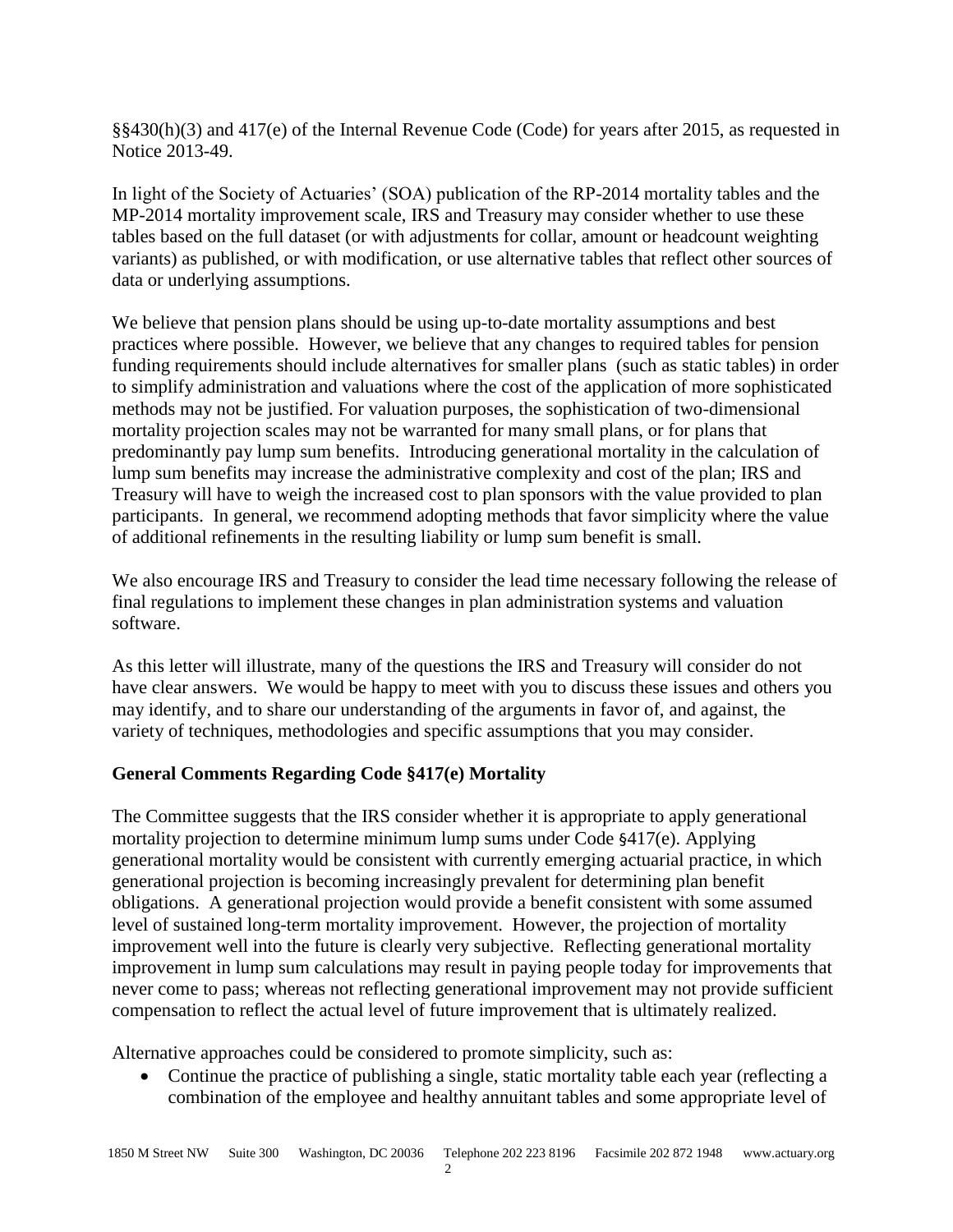assumed future improvement) and applying that table to all participants. Such an approach would be easier for plan administrators to undertake within their administration systems, minimizing the cost to implement the mortality update.

 Use a single static mortality table, and then apply an adjustment factor that is a simple function of participant age and the deferral period reflected in the lump sum conversion factor. This approach would allow for a close approximation of a generational calculation but would likely be much simpler to incorporate into administrative systems. We have done some analysis of this alternative approach that we would be happy to share if you are interested in considering this option.

For smaller plans, the cost to implement generational mortality in their administration systems may outweigh the benefit of any enhanced accuracy, and we believe some of the simplified alternatives may be more appropriate for these plans.

## **General Comments Regarding IRC §430 Mortality**

### *Structure of Base Tables*

In general, we do not believe there is a need for a combined table, because valuation software used by actuaries can handle distinct employee and annuitant tables. Using separate tables to better capture the relative proportion of active employees and healthy annuitants of each plan provides an improvement in the liability calculation that we believe outweighs the cost to implement separate tables in those valuation systems that do not currently support them.

For similar reasons, we do not think a static table for funding purposes is necessary for larger plans. Most valuation software used by actuaries can already handle generational mortality or can be modified to do so if Code §430 mortality is generational.

However, the Committee feels the use of static projection tables should continue to be allowed in the small plan marketplace where the predominant distribution option is a lump sum, in which case the valuation liability is dependent primarily on the Code §417(e) mortality assumption. In the case of a cash balance plan (a very common plan design in the small plan marketplace), Code §430 mortality may have no impact on valuation liabilities. In these instances, the additional sophistication in the methodology provided by a generational projection will have little or no impact on valuation liabilities, and therefore may not justify the cost of implementation.

We recognize that significant differences in the demographics of small pension plans make it unlikely that a single static approximation could be found that is appropriate for all plans. Consideration might be given to developing a methodology that applies a static projection for a number of years, adjusted with the liability-weighted average participant age or other factors that are highly correlated to the liabilities' duration. Separate approximations might be warranted for the employee table and the annuitant table to account for the differences in the expected duration of benefit liabilities for active, deferred vested and retired participants, and to account for benefits distributed as a lump sum.

### *Methodology for Projecting Mortality Improvement*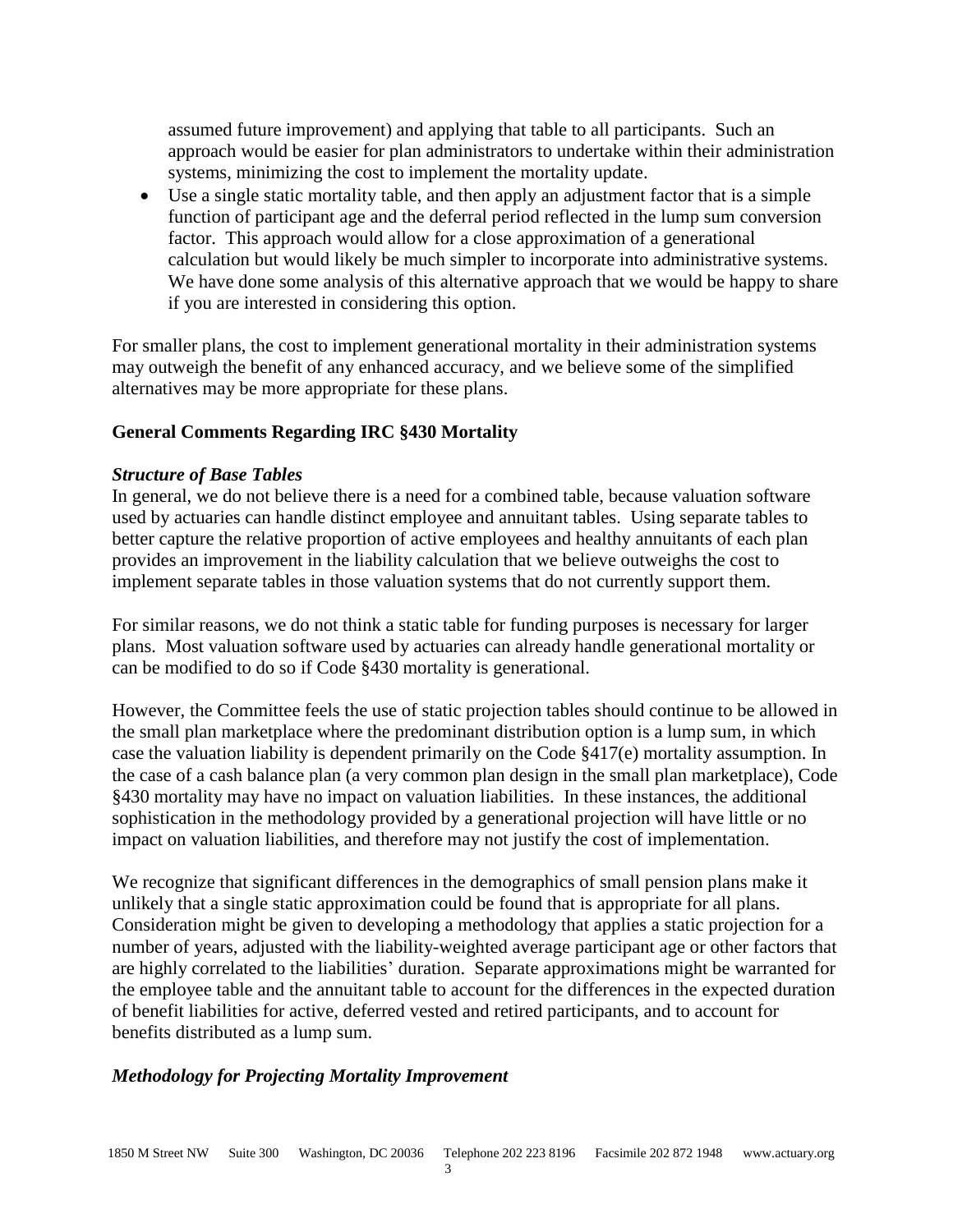The framework used by the RPEC in developing the MP-2014 improvement scale relies on three principles:

- Recently observed experience is the best predictor of future near-term mortality improvement rates;
- Long-term rates of mortality improvement should be based on "expert opinion" and analysis of longer-term mortality patterns; and
- Near-term rates should transition smoothly into the assumed long-term mortality improvement rates over appropriately selected convergence periods.

We believe that this is a reasonable framework for developing a projection of mortality improvement.

Furthermore, it is clear that the historical mortality improvement data presented in the MP-2014 final report demonstrates the existence of both period and cohort effects in the experience of the U.S. Social Security Administration's mortality data. Consequently, we believe that a current approach for projecting future improvements should take account of both types of effects in the future. To our knowledge, the most recent and simplest attempt to develop such a model is the RPEC\_2014 model. We therefore recommend that the IRS adopt some form of the RPEC\_2014 methodology in creating the next generation of tables applicable under Code §430.

However, it may be appropriate to consider recent data (discussed below), as well as alternative views on the length of the convergence period (separately for horizontal and diagonal projections), the long-term rate of improvement (also discussed below), and the relative weighting of cohort and period effects.

## *Recently Observed Experience*

It is our understanding that actual mortality improvement in recent years (2007 through 2012, or the first 25% of the MP-2014 convergence period) has been significantly less than that predicted by MP-2014. This conclusion stems from analyzing data from the Human Mortality Database (maintained by the University of California, Berkeley and the Max Planck Institute for Demographic Research, Germany) for 2007-2010, and additional estimated data issued by the Social Security Administration (Age-Sex Adjusted Central Death Rates shown in the 2014 Trustees Report) that indicates that the lower level of actual improvement relative to that projected by MP-2014 is likely to have continued through  $2012.<sup>2</sup>$ 

If the IRS decides to use an alternate projection assumption set in lieu of the MP-2014 table, we recommend that the base mortality tables to which these projections are applied also be modified to reflect the modified projection assumptions for the period from 2006 to the base year of the table.

## *Rate of Ultimate Improvement*

 $\overline{a}$ 

<sup>&</sup>lt;sup>2</sup> This recent "cooling" of mortality improvement was recognized in RPEC's 2013 "Literature Review and Assessment of Mortality Improvement Rates in the U.S. Population: Past Experience and Future Long-Term Trends" (see pages 8-9).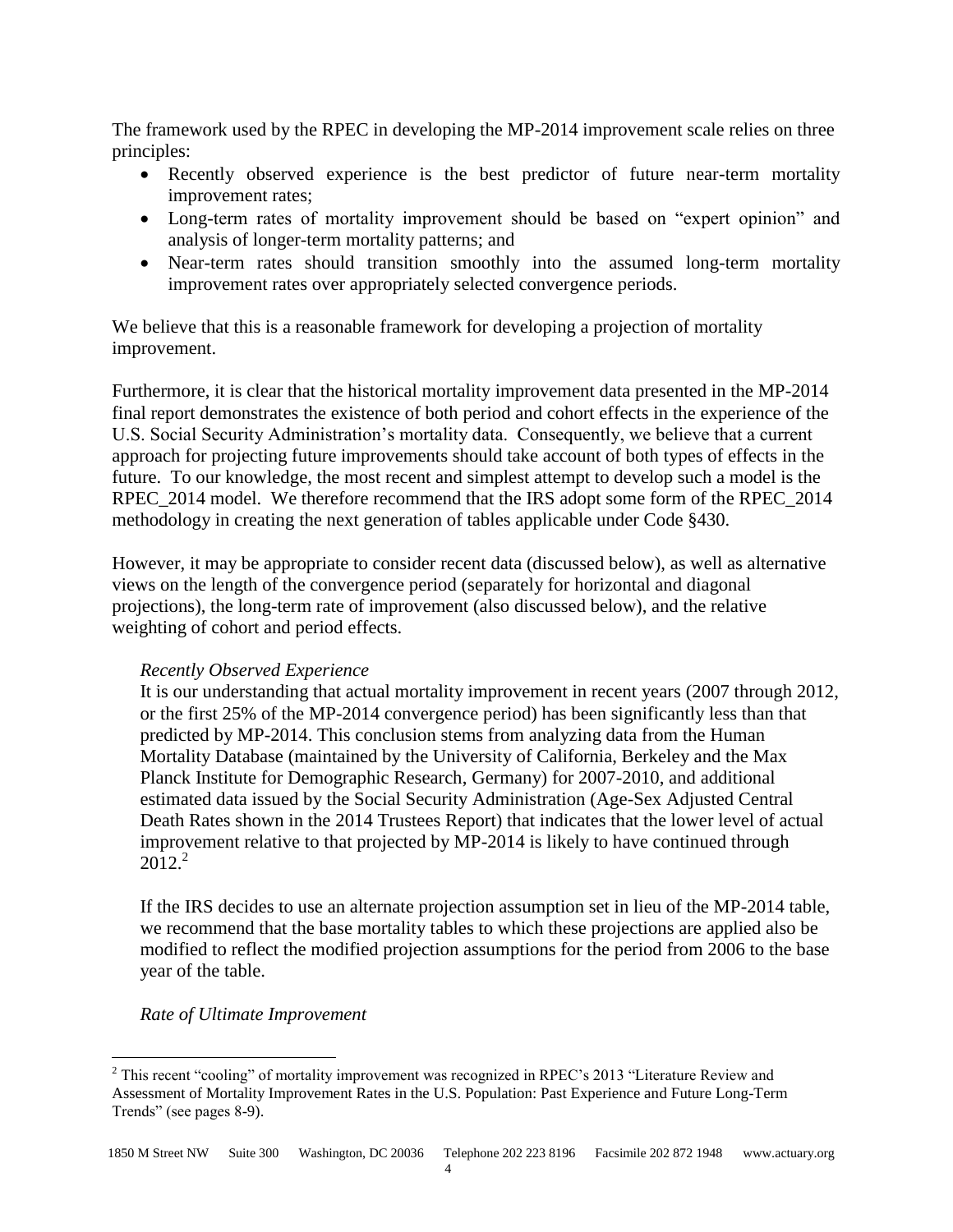A wide range of experts' views on ultimate future mortality improvement rates exists, which forms a broad assumptions universe from which to select the rate of assumed future improvement.

While RPEC stated that its best estimate of the long-term rate of mortality improvement is 1% (trending from 1% to 0% from ages 85 to 115), the Social Security Administration's best estimate of the average long-term rate of mortality improvement is significantly less at 0.75% from ages 65 to 84 and 0.49% above age 84.<sup>3</sup> In contrast, the 2011 Technical Panel of the Social Security Advisory Board recommended life expectancy assumptions consistent with annual improvements of 1.26% and recent Congressional Budget Office work incorporates an annual improvement rate of 1.17%. Given the subjective nature of the long-term improvement rate, we do not believe that RPEC's estimate is necessarily a better estimate than the assumption used by the Social Security Administration or the assumption selected by the Congressional Budget Office, nor do we believe it is consistent with the 2011 Technical Panel recommendation.

Given the disparate opinions on the pattern and level of future mortality improvement, we encourage the IRS to consider all available data in selecting a mortality improvement assumption for Code §430. The selected mortality improvement assumption should reasonably capture anticipated future improvements, so that plans neither become significantly underfunded relative to realized future experience, nor require plan sponsors to fund significantly in excess of that experience.

### *Disability*

 $\overline{a}$ 

We believe the pre-1995 table is no longer necessary. The liability attributable to people who became disabled 20 years ago is small and expected to decline over time as fewer of these participants survive. At the same time, we do not feel it would be appropriate to apply the RP-2014 healthy table to disabled lives, since RPEC did not include disabled lives in the development of that table. Further, the RPEC did not produce a "Social Security disabled" table, so there is no direct replacement in the study for the IRS post-1994 disablement table.

We believe a single table for all disabled lives, based on the RPEC disabled table with some suitable projection, should be used. Such a table would be applied to any participant who retired under a special plan provision for disability retirement, regardless of whether the participant is currently considered to be disabled by Social Security. (It can be difficult for plan sponsors and actuaries to determine whether disabled participants are still considered to be disabled by Social Security after the disability commencement date.)

With respect to mortality improvement, the RPEC concluded that projection of mortality improvement was appropriate based on the Social Security Administration's statements that its observed improvement among disabled lives was similar to that of healthy lives. We recognize that the number of Social Security disabled participants has increased significantly in recent years, which may even suggest that the average Social Security disabled person is now less

<sup>&</sup>lt;sup>3</sup> Mortality improvement rates at older ages are surprisingly significant in terms of their effect on present value calculations, thus the differences between the SSA assumptions and the RPEC assumptions are quite meaningful.